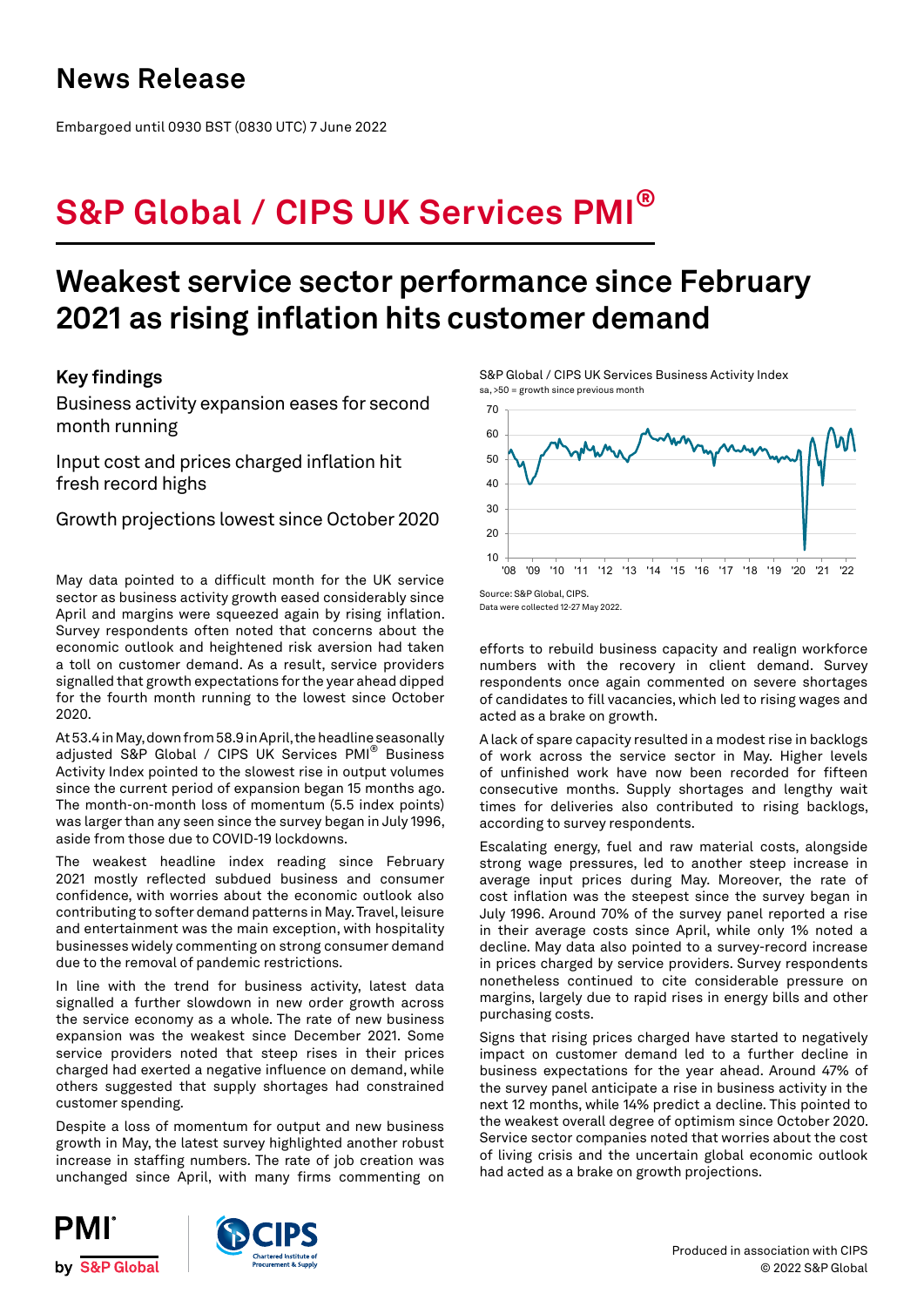## **Comment**

## **Tim Moore, Economics Director at S&P Global Market Intelligence, which compiles the survey:**

*"May data illustrate a worrying combination of slower growth and higher prices across the UK service sector. The latest round of input cost inflation was the steepest since this index began in July 1996, while the monthly loss of momentum for business activity expansion was a surveyrecord outside of lockdown periods.* 

*"There were bright spots in customer-facing parts of the economy during May, buoyed by a rapid recovery in consumer spending on travel, leisure and entertainment. However, hospitality businesses widely reported constraints on recovery from a lack of candidates to fill vacancies and difficulties meeting demand due to ongoing global supply chain disruption.*

*"Service providers are increasingly concerned about the near-term business outlook, with price resistance among consumers and escalating cost of living pressures set to dampen spending during the second half of 2022. Growth expectations have dropped in each month since the invasion of Ukraine and are now the weakest since October 2020."* 

## **Duncan Brock, Group Director at the Chartered Institute of Procurement & Supply, said:**

*"Last month's slowing trajectory continued into May as output growth in the services sector dropped again and input inflation rose especially for energy, fuel and salaries, taking another turn for the worst.*

*"The highest rises in prices charged since 1996 and consumer concern over the state of the UK economy in turn affected business orders which rose at the slowest pace since December 2021. Though there was a glimmer of hope with export orders which were not as flat as in previous months, Brexit customs restrictions and war in Ukraine continued to impact overseas confidence still further.* 

*"One bright spot was strong employment levels. Job seekers still had the pick of the bunch in terms of roles and requested salaries but as capacity levels are reached and new order gaps appear, the window of opportunity is starting to close.*

*"The sudden fall in the overall index is a cause for worry and was reflected in the sector's optimism which was the lowest since the height of the pandemic in October 2020. Recessionary fears are growing bigger and stronger amid the realisation that 2022 as the year of stable recovery has not materialised yet."*





UK Services PMI Employment Index

UK Services PMI Input Prices Index sa, >50 = inflation since previous month



Sources: S&P Global, CIPS.